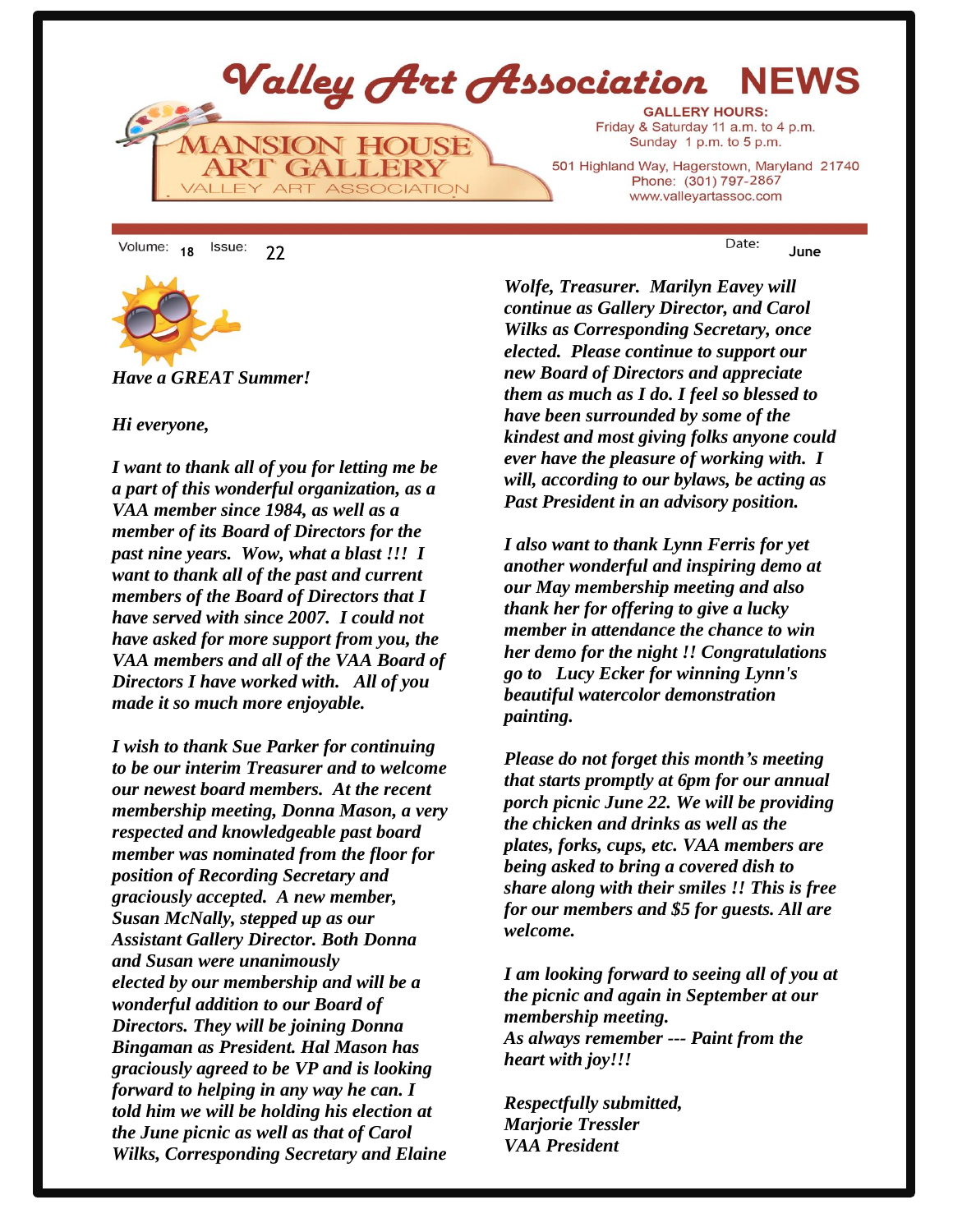**The following officers will be voted on at the June picnic as part of our Board of Directors for 2016: Hal Mason, Vice President Elaine Wolfe, Treasurer Carol Wilks, Corresponding Secretary**

**A motion to increase general membership dues from \$25 to \$30 for FY 2017 (beginning in July, 2016) was voted on and passed at the May General Membership Meeting.**

**In a separate action, the VAA Board voted to increase wall space fees by \$5 each (small \$70 to \$75, medium \$90 to \$95, and large \$120 to \$125, beginning July 1, 2016 (for FY 2017). (NOTE: It was confirmed after the Board meeting that the current amount charged for the small space is \$70 not \$75, so a \$5 increase will make the new amount \$75 not \$80. This correction is appearing in this newsletter to correct the announcement made at the general membership meeting in April)** 

**The Board also voted to increase to 10% the amount retained by VAA on charge sales to cover the actual cost of facilitating and processing charges (i.e. the 3% transaction fee and the cost of maintaining the credit card machine of about \$300 per year.) If the budget permits, VAA will buy a Square and accessories in June.** 

**NOTE: The wall change will be on June 21 at 9:00 AM. Gallery members must be present with dues and fees. If you can't be present, you must arrange to have someone else pay your fees and move your work.**

#### **New Members**

#### **New Artists' Call**

**We are now hanging our art for sale at Maloos Restaurant at Park Circle. Everyone is invited to contact Marilyn Eavey at 301-393-8512, if they wish to be represented at the change of art near the end of June. We already have one person signed up to participate and would encourage more folks to keep this going. The owner likes landscapes, seascapes, portraits and that type of work. She prefers not to have animals, civil war items or bar related items (like pool players, etc.) Submissions must have your business card on the back and a VAA card on the front with the price and for safety sake, write your name, the name of the painting and the cost on the back of the painting. We try to take a fairly large variety of paintings so Marylou can make a choice as to what goes on the wall. Not every submission may be used and should not be considered a rejection. Please stop by and see our first hanging and support Maloos by having lunch or dinner.**

#### **Museum Ramble**

**Lucy reported that the Museum Ramble will go on for the entire summer. Lucy will put the bracelets on the desk to give children.** 

#### **Blue Star Museum**

**Lucy registered us as a Blue Star museum (for veterans.) She would like docents to ask visitors to sign in and Lucy can report them for a count that Maryland tracks.**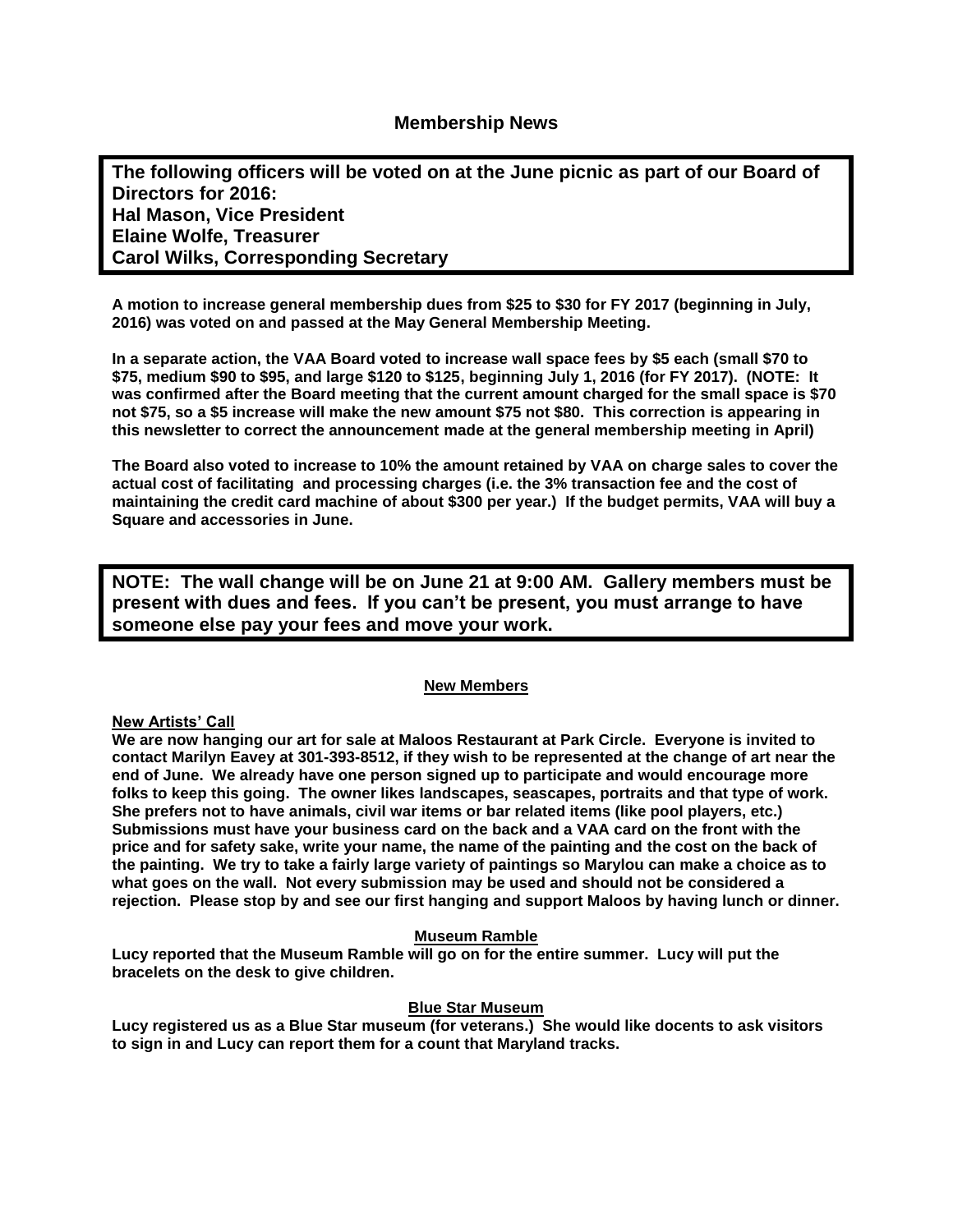#### **Bake Sale On The Porch At The Blues Fest**

**Marilyn suggested having a bake sale on the porch during Blues Fest which will be on Sunday, June 5th in the park. Members are invited to set up on the porch from 10-5 to sell their art work, first come, first served. It is suggested that those interested let Marilyn know they are coming so we will have an idea how many will be participating in the bake sale and the porch sale. A sign up sheet was circulated at the All Member meeting. The Bake Sale at Blues Fest is to support the Valley Art Association as a fundraiser. We would appreciate your baked donations to be wrapped in saran wrap or in snack baggies with a price already on them. We would like to stick to \$1.00 amounts so that we do not have to make change for 25 or 50 cents. Your participation and cooperation in this fundraiser would be appreciated.**

#### **North Gallery News**

**Exhibiting members shall take responsibility for cataloging the items they place at the Mansion House, and shall maintain a list of their items at the desk in the place designated. Each shall also have a folder for receipts of any sales.** 

**June and July will be an all member show on the theme "Feel the Heat" in the North Gallery and the miniature show in the West Gallery.**

**Participation in the North Gallery shows gives all of our members plenty of opportunities to show their work and take an active part in the Valley Art Association. Please refer to the list of All Member Shows in this newsletter. Your support will continue to be greatly appreciated.**

#### **Shrink-Wrapped Two Dimensional Artwork**

**The conditions above apply to shrink-wrapped artwork with the following additional provisions. Each member will be limited to 5 shrink-wrapped items at a time (sold pieces may be replaced), and they will be placed in designated Valley Art shrink-wrap bins. Because of space limitations, individuals may not bring in their own bins unless asked by the Gallery Director to contribute one as one of the common, shared bins.**

**(See Opening and Closing Dates under North Gallery Shows)**

#### **Hanging Miniatures**

**To all members that are interested in hanging miniatures on the miniature rack, there will be a small fee. Contact Janie Moltrup for details.**

#### **2016 Shows**

- **June/July -- All Member and Miniature Show in conjunction with the Blues Fest. "Feeling The Heat?" Start painting!**
- **August -- Tamara Hoffman Solo Show: "Reflections of Light".**
- **September – Tom Tholen Solo Show.**
- **October – Potomac River Artists Guild (PRAG)**
- **November – Sherry Kemp solo show.**
- **December – Winter All Member Show**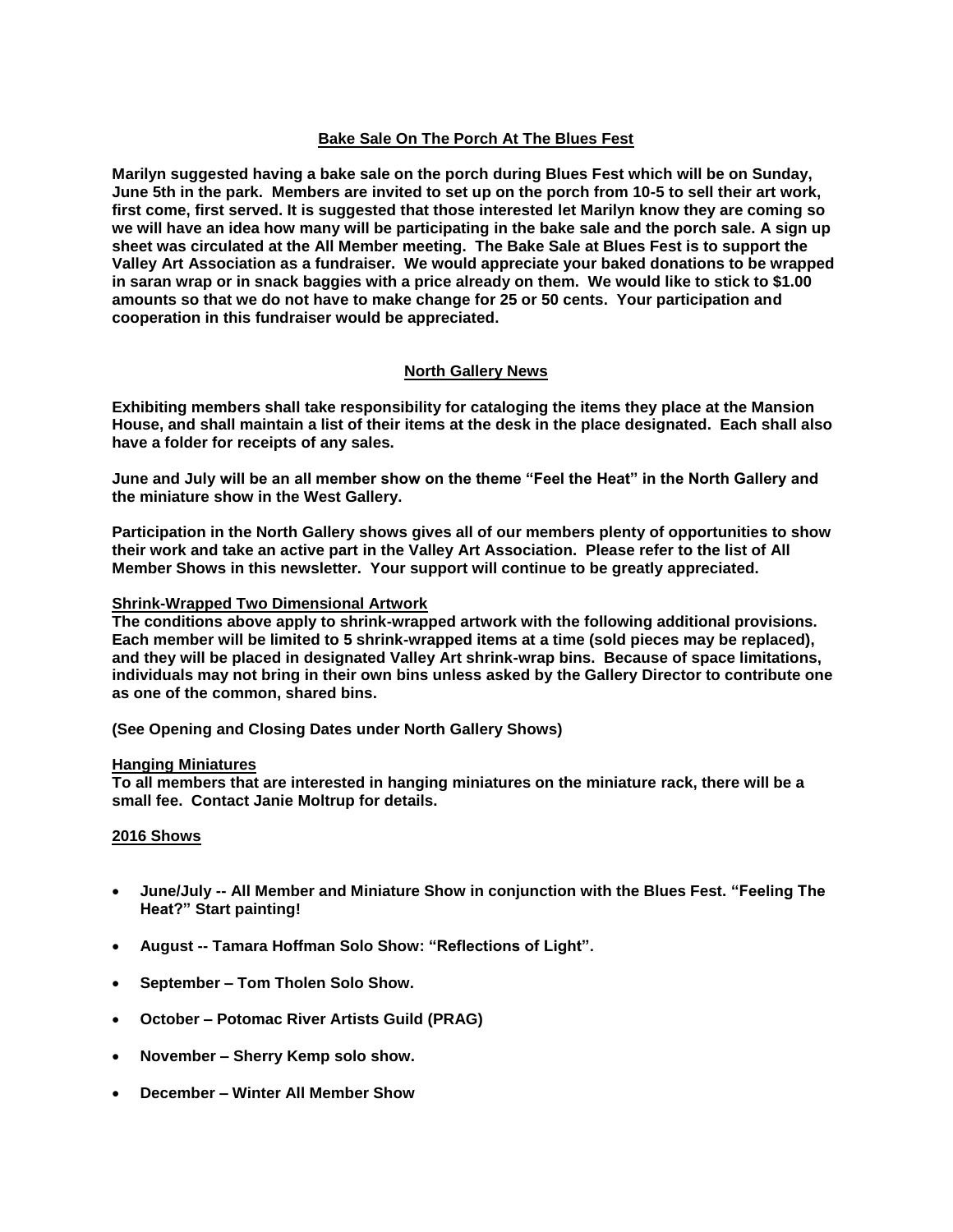#### **Lynn Ferris' Annual Summer Workshop**

**The above workshop will be held again this year, on Thursdays starting July 21st- August 25th for a total of 6 classes. The cost is \$20 per class and will be held in the Mansion House from 9am to 12 noon. For more information and to sign up please contact Lynn at: [ferrislynn@yahoo.com](mailto:ferrislynn@yahoo.com)**

#### **Inspiration Tuesdays**

**Dates: Continuous Day: Tuesday Time: 10am-2pm Location: Mansion House Tuition: Free. Marjorie Tressler is facilitating a weekly painting session in oil, acrylic, watercolor or mixed media for intermediate and advanced painters each Tuesday. These sessions are free and open to all members of the VAA. The artists share ideas, experiences, knowledge and use of materials. There are some critiques, but most of all, inspiration. The artists supply their own materials, still life set-ups and resource photographs, etc. The only requirement is that the artist needs to be self-motivated and able to work independently. For more information or to sign up, please contact Marjorie at 717-762-6791 or [marjorietressler@comcast.net.](mailto:marjorietressler@comcast.net)**

#### **Wednesday Night Art Class**

**Beginning January 6, 2016, Marjorie Tressler will be teaching a class in both oil and acrylic the 1st and 3rd Wednesday night of each month from 6:30 to 9pm. Location: Mansion House. Tuition is \$65.00 for 6 classes. Classes are continuous and will be for all painting levels. Each student gets individual attention and is encouraged to work on any subject they are interested in and wish to paint. The class is very unique where the students are taught in a very friendly and relaxed atmosphere with fun conversations, where everyone is enjoying the experience of creating a beautiful painting. The only requirement is for students to provide their own painting materials, table or floor easel. For more information please contact Marjorie at 717-762-6791 or marjorietressler@comcast.net .**

#### **Wednesday Art Group**

**The Wednesday Art Group invites you to join us. We meet every Wednesday from 10am to 2pm. Bring your lunch and paints, any medium. For more information call Audrey Mentzer at 301-739- 8112 or Ruth Peyton at 301-223-8688.**

#### **Destination Arts, Waynesboro**

**This is a news flash to our members for an opportunity to visit and maybe consider showing their work at Destination Arts in Waynesboro. Destination Arts continues with 5 permanent galleries and more in the works!!! "Gallery 50", the Arts Alliance's flagship gallery, has maintained a following featuring: Wind Down Fridays with music and Uncorked Inspiration Paint nights. Artists demo every Thursday with Marjorie Tressler and music every weekend at Gallery 50. Also, there are writers' and song writers' forums once a month. With over 80 artists and artisans represented in Gallery 50, it is joined by 42 West Arts, a co-op gallery with 17 artists; The Ceramic Center, a coop of potters; and Through the Lens and Beyond plus Gallery 20. Hours of operation are: Thursday 1-4pm, Friday 5-8pm, Saturday 12-6pm, and Sunday 1-4pm. For more information, contact Gallery 50 Curator, Marjorie Tressler at [marjorietressler@comcast.net.](mailto:marjorietressler@comcast.net)**

**After several requests for a day class in addition to her current Wednesday evening class; on Thursday starting JUNE 2nd, Marjorie Tressler has decided to conduct a new oil and acrylic class** 



**in Gallery 50, located at 50 West Main St. Waynesboro,, PA.** 

**This class will be held on Thursday mornings from 9am to 11:30 and be continuous throughout the year. The cost is the same as her current class: \$65 for 6 classes and are for ALL painting levels. The only requirement is for students to provide their own painting materials and table easels. We have floor easels available. For more information please contact Marjorie at 717-762-6791. marjorietressler@comcast.net**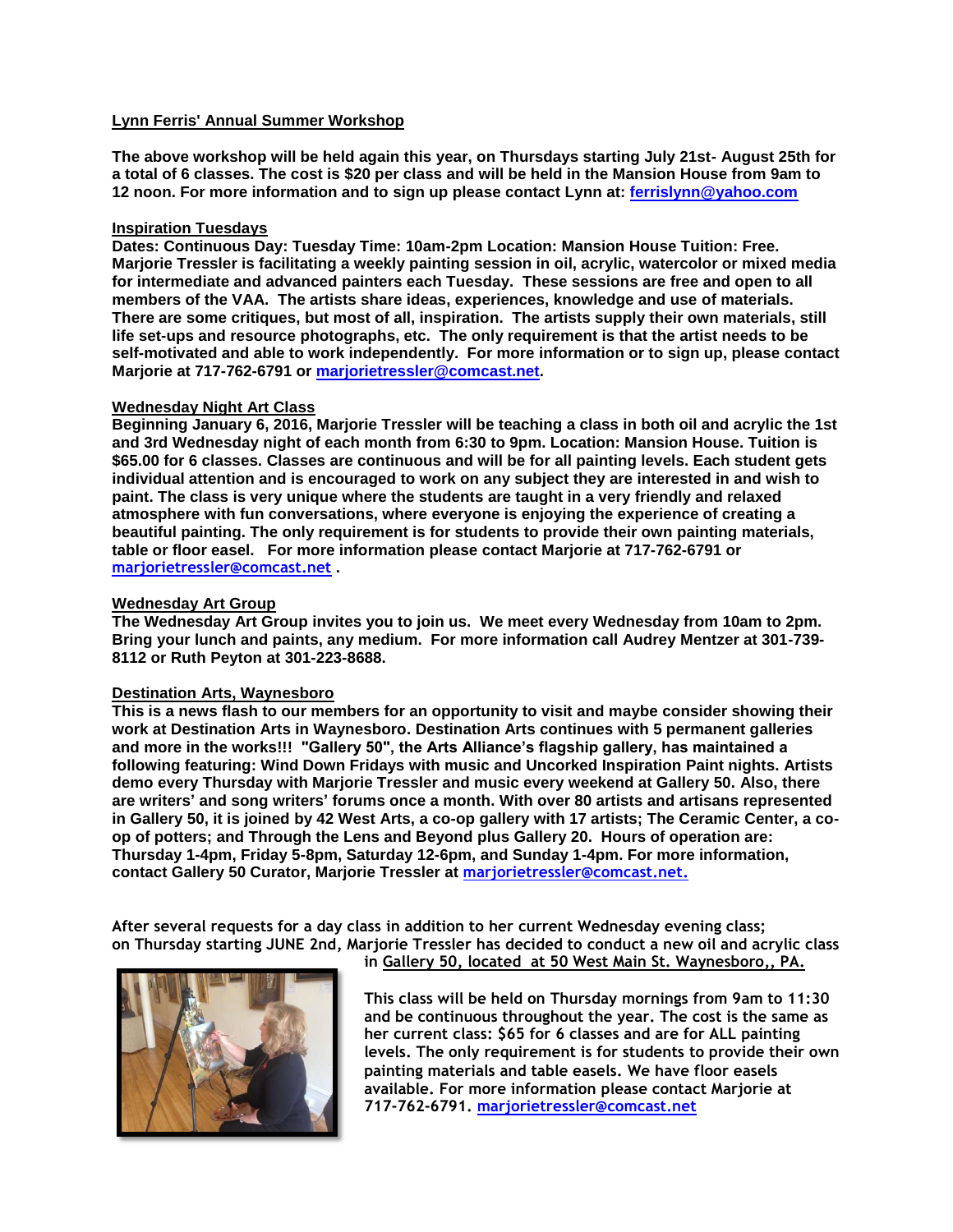

**42 West Arts Gallery** 

**Located at 42 West Main Street, Waynesboro, 42 West Arts Gallery is excepting 3D artists-sculptures, fine art crafters, etc. to join the art gallery.**

**Donna Bingaman will be giving classes in oil painting. Her first free classes offered in June are almost full. However, there will be 4 classes offered in July for the cost of \$15/person for each class. The dates are as follows: Wednesdays, July 6, 13, 20 and 21st from Noon to 3pm at the above location.**

**For more information, contact: Denny & Donna Bingaman 717-762-8394 [artsyfolks@embarqmail.com](mailto:artsyfolks@embarqmail.com)**

**Artists Looking for Artists and Models for Wednesday Portrait Group Hagerstown YMCA Wednesday Mornings 9:30am—12:30pm Contact: Donna Mason: 301-791-6719 or [donnamasonart@yahoo.com](mailto:donnamasonart@yahoo.com)**

# **Valley Art Association 2016 Meeting Schedule**

## **June 22, 2016 – Picnic 6pm on the porch**

## **2016 Meritus Art In The Hallways Schedule**

 **November Carol Miller December** Bill Davis

 **June Audrey Mentzer July Donna Ashbaugh August Marjorie Tressler September Donna Bingaman October Sharon Benoit**